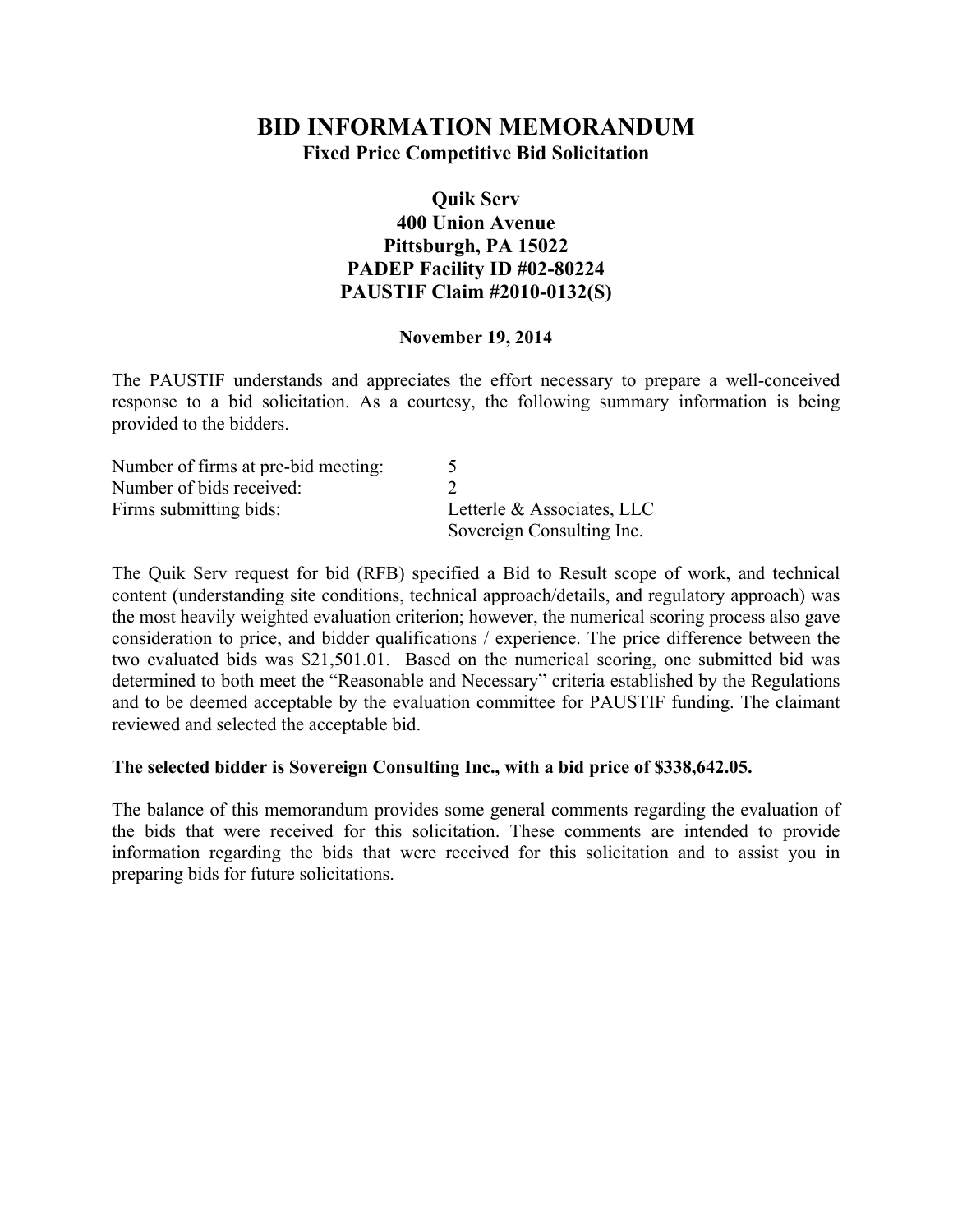## **GENERAL COMMENTS REGARDING EVALUATED BIDS**

Proposals must be developed enough to demonstrate that the bidder adequately understands the RFB, the technical and regulatory issues, and objectives of the project. Proposals that fail to address major scope items risk being considered non-responsive or will suffer a lower technical soundness score upon bid evaluation. This was a *Bid to Result* solicitation. As such, the evaluation committee relied on individual bidders to provide a high level of project-specific detail on how to achieve RFB goals. Each bidder's approach as well as their specific details and assumptions for achieving milestone objectives were considered thoroughly by the evaluation committee and a lesser emphasis was placed on bid price during the evaluation process. In addition, the number and scope of any modifications to the standard agreement language is used as one of the criteria used to evaluate the bid. Bids that do not clearly and unambiguously state whether the bidder accepts the associated Remediation Agreement language "as is", or that does not provide a cross-referenced list of requested changes to this agreement, are considered nonresponsive.

The RFB emphasized that each bidder should demonstrate its understanding of the scope of work and detail its proposed task implementation. Bid responses that simply reference or largely copy RFB task descriptions fail to adequately demonstrate that the bidder had a complete understanding of the RFB, and therefore, receive fewer evaluation points.

Among other considerations (e.g., price), the evaluation committee considered the following in evaluating bids submitted in response to the Quik Serv RFB:

- 1. Has the bidder demonstrated an understanding of existing site conditions?
- 2. Has the bidder addressed each RFB milestone in detail?
- 3. Has the bidder demonstrated an understanding of Site-specific regulatory and permitting issues?
- 4. Has the bidder demonstrated an understanding of individual milestone objectives as well as the overall project goal?
- 5. Has the bidder assessed if additional site characterization is needed and why.
- 6. Has the bidder assessed if pilot testing is needed, identified associated and desired pilot results, and presented any associated contractual "off-ramp" criteria?
- 7. Has the bidder presented how any resulting pilot test data will be used to finalize the remedial system design?